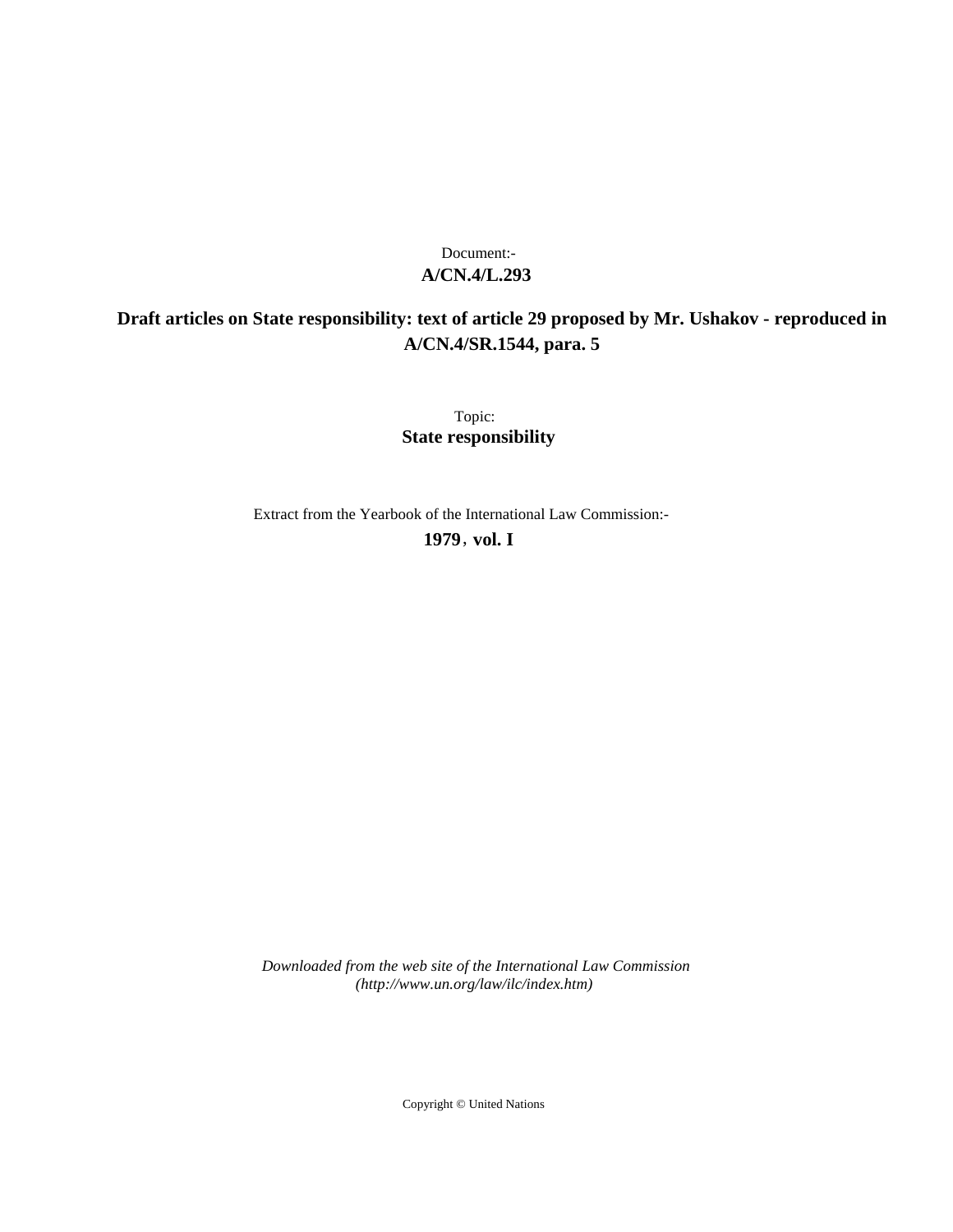23. In the *Savarkar* case referred to by Mr. Francis, the arbitral tribunal had not said that there had been no irregularity. It had only said that the British authorities had been under no obligation to return Savarkar, since a French police officer had consented to his arrest. Whether the police officer had been right or wrong in giving his consent was another matter.

24. He quite understood what was worrying Mr. Njenga, but he thought it would be more dangerous to remain silent than to try to prevent abuses by a welldrafted article. The second part of Mr. Njenga's proposal had convinced him that it was possible to qualify consent rigorously in order to prevent improper interpretations. On the other hand, it seemed difficult to say that the consequences of a wrongful act were not actionable, since it was not the consequences of the wrongful act that were precluded by consent, but the wrongfulness itself.

25. The CHAIRMAN said that if there were no objections he would take it that the Commission decided to refer draft article 29 to the Drafting Committee.

*It was so decided.*<sup>5</sup>

# **Drafting Committee**

26. Mr. RIPHAGEN (Chairman of the Drafting Committee) proposed that the Drafting Committee should consist of the following members: Mr. Barbosa, Mr. Francis, Mr. Njenga, Mr. Ushakov, Mr. Quentin-Baxter, Mr. Reuter, Mr. Schwebel, Mr. Sucharitkul, Mr. Tsuruoka, Mr. Verosta and Mr. Yankov, it being understood that Mr. Dadzie, as Rapporteur of the Commission, was an *ex officio* member of the Committee.

27. The CHAIRMAN said that if there were no objections he would take it that the Commission decided to accept Mr. Riphagen's proposal.

*It was so decided.*

*The meeting rose at 12.40 p.m.*

<sup>5</sup> For consideration of the text proposed by the Drafting Committee, see 1567th meeting, paras.  $1, 6, 7$  and  $40-49$ .

# **1544th MEETING**

*Friday, 1 June 1979, at 10.10 a.m.*

*Chairman:* Mr. Milan SAHOVIC

*Members present:* Mr. Dadzie, Mr. Diaz Gonzalez, Mr. Francis, Mr. Jagota, Mr. Njenga, Mr. Pinto, Mr. Quentin-Baxter, Mr. Riphagen, Mr. Schwebel, Mr. Sucharitkul, Mr. Tabibi, Mr. Thiam, Mr. Tsuruoka, Mr. Ushakov, Sir Francis Vallat, Mr. Yankov.

*Also present:* Mr. Ago.

#### **Fifteenth session of the Seminar on International Law**

1. The CHAIRMAN invited Mr. Raton, Senior Legal Officer in charge of the Seminar on International Law, to address the Commission.

2. Mr. RATON (Secretariat) said that the International Law Seminar would hold its fifteenth session from 5 to 22 June 1979. The Selection Committee, which had met at the end of April, had chosen 22 candidates, and two further participants were being sent by UNITAR.

3. In 15 years, 330 participants from 102 different countries had attended the Seminar, and 137 of them had been awarded fellowships by various Governments. For 1979, the Governments of Austria, Denmark, the Federal Republic of Germany, Finland, Kuwait, the Netherlands, Norway and Sweden had awarded fellowships in amounts ranging from \$815 to \$10,260. Partly as a result of the generosity of the Norwegian Government, which had more than trebled its usual contribution, the sum of \$32,000 was available to the Seminar that year for distribution among about 10 candidates.

4. As every year, the Seminar would be organizing a series of lectures, which would be delivered by Sir Francis Vallat (The Vienna Convention on Succession of States in respect of Treaties); Mr. Ushakov (The most-favoured-nation clause); Mr. van Boven, Director of the Division of Human Rights (United Nations efforts to promote and protect human rights); Mr. Reuter (Narcotics and international law); Mr. Pinto (The development of customary international law through United Nations conferences); Mr. Sucharitkul (The crystallization of norms relating to the jurisdictional immunities of States and their property); Mr. Ferrari Bravo, Chairman of the Sixth Committee of the General Assembly (The work of the Special Committee on the Charter of the United Nations and on the Strengthening of the Role of the Organization); Mr. Bedjaoui (Legal aspects of the New International Economic Order); Mr. Francis (The Commodity Producers' Association within the framework of the New Economic Order); and Mr. Njenga (The United Nations Conference on the Law of the Sea).

**State responsibility** *(continued)* **(A/CN.4/318 and Add.1-3, A/CN.4/L.291, A/CN.4/L.292, A/CN.4/ L.293)**

[Item 2 of the agenda]

DRAFT ARTICLES SUBMITTED BY MR. AGO *(continued)*

ARTICLE 29 (Consent of the injured State)' *(concluded)*

*5.* Mr. USHAKOV proposed that draft article 29 should be replaced by the following text (A/CN.4/ L.293):

For text, see 1537th meeting, para. 25.